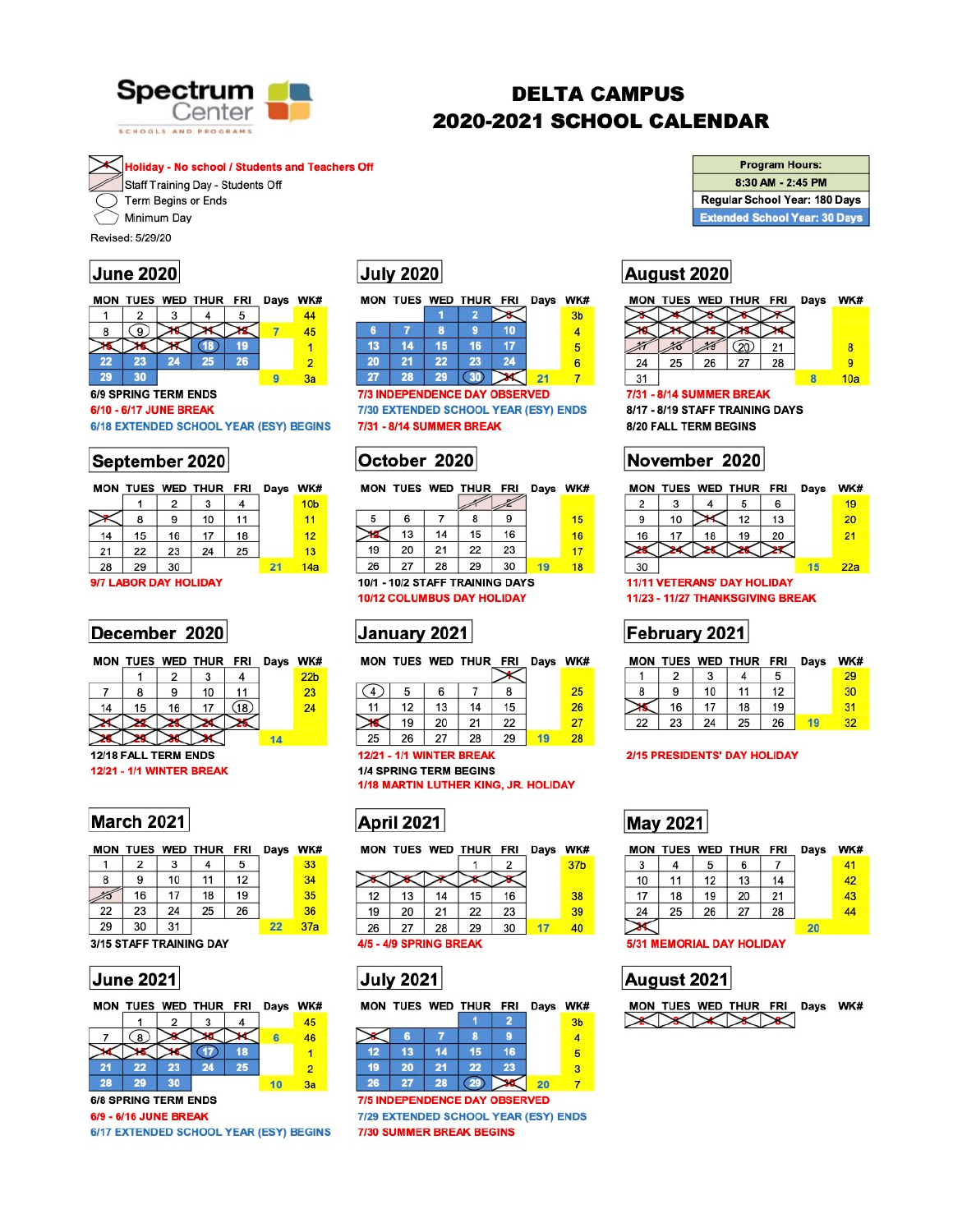![](_page_1_Picture_0.jpeg)

### **DELTA CAMPUS 2020-2021 SCHOOL CALENDAR**

Semester 1: August 20, 2020 – December 18, 2020 Semester 2: January 4, 2021 – June 8, 2021

#### *June 2020*

| Tue, Jun 9                                    | Spring Term Ends                  |
|-----------------------------------------------|-----------------------------------|
| Wed, Jun 10 - Wed, Jun 17 June Break (closed) |                                   |
| Thu, June 18                                  | Extended School Year (ESY) Begins |

#### *July 2020*

| Fri, Jul 3                  | Independence Day Observed (closed) |
|-----------------------------|------------------------------------|
| Thu, Jul 30                 | Extended School Year (ESY) Ends    |
| Fri, Jul $31$ – Fri, Aug 14 | Summer Break (closed)              |

#### *August 2020*

| Fri, Jul $31$ – Fri, Aug 14                   | Summer Break (closed)   |
|-----------------------------------------------|-------------------------|
| Mon, Aug 17 - Wed, Aug 19 Staff Training Days |                         |
| Thu, Aug 20                                   | <b>Fall Term Begins</b> |

#### *September 2020*

Mon, Sep 7 Labor Day Holiday (closed)

#### *October 2020*

| Thu, Oct $1 - Fri$ , Oct 2 | <b>Staff Training Days</b>    |
|----------------------------|-------------------------------|
| Mon, Oct 12                | Columbus Day Holiday (closed) |

#### *November 2020*

| Wed, Nov 11                 | Veterans Day Holiday (closed) |
|-----------------------------|-------------------------------|
| Mon, Nov $23$ – Fri, Nov 27 | Thanksgiving Break (closed)   |

#### *December 2020*

| Fri, Dec 18                | Fall Term Ends        |
|----------------------------|-----------------------|
| Mon, Dec $21$ – Fri, Jan 1 | Winter Break (closed) |